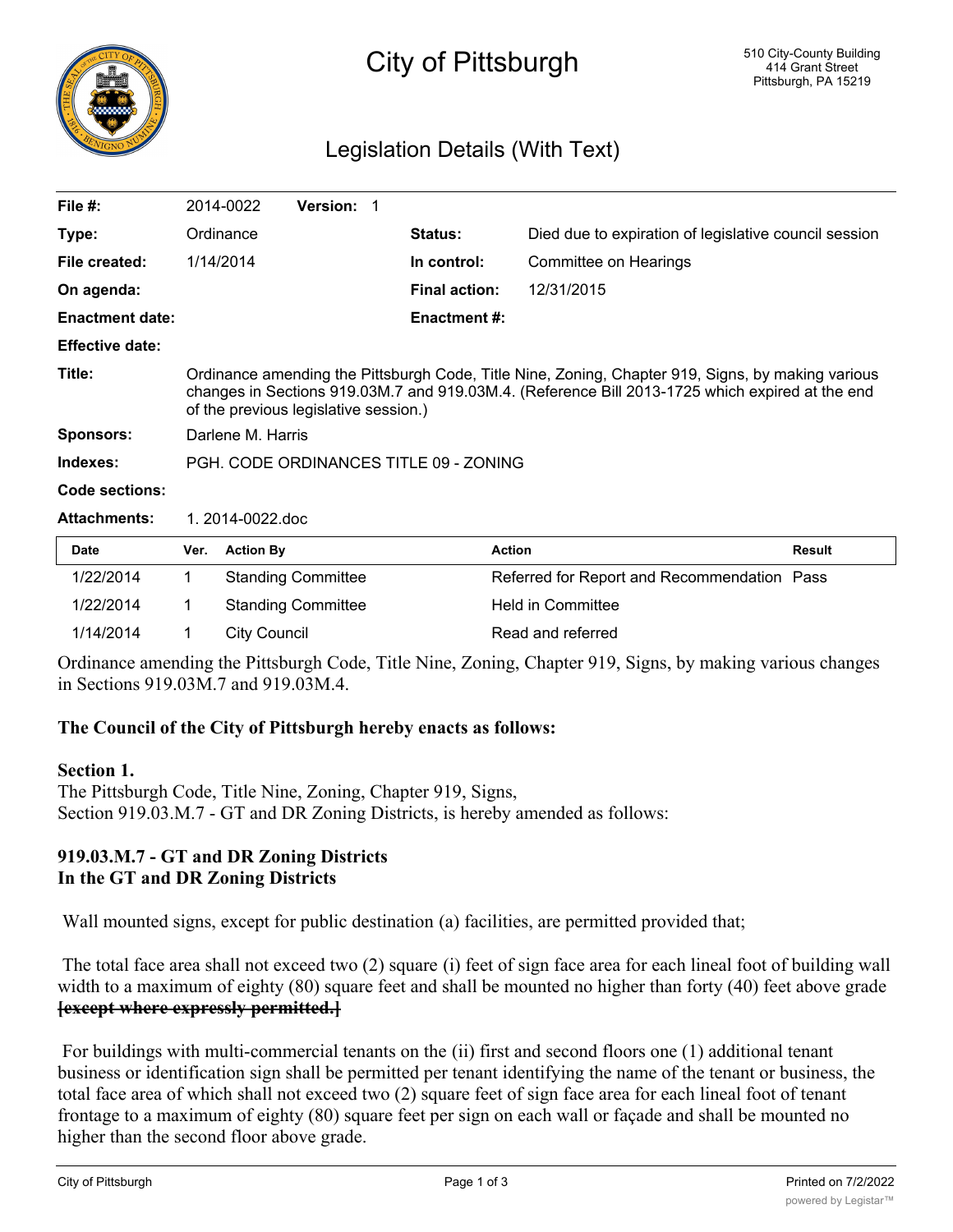Tenant signs are to be located within the façade area (iii) of the tenant. Maximum letter height on all wall signs below forty (40) feet above grade shall be four (4) feet.

 For public destination facilities, the total face area (b) of wall mounted signs below forty (40) feet shall not exceed a total of three (3) percent of exposed building façade area or a maximum of two hundred (200) square feet per façade, whichever is smaller, shall permit electronic identification signs with no motion or animation, and shall be subject to design review and approval by the City Planning Commission.

 $\frac{1}{12}$  (c)Only the name of the building or business shall be (c) mounted higher than forty (40) feet above grade and may face in all directions but shall not be roof mounted nor project above the roof peak or parapet wall, shall not exceed in face area forty (40) square feet or two (2) percent of exposed façade area whichever is larger, shall be limited to four (4) per building, shall include no motion or animation, shall **not exceed a luminance of two thousand five hundred (2,500) nits during daylight hours between sunrise** and sunset, shall not exceed a luminance of two hundred fifty (250) nits at all other times, shall permit **electronic illumination with no motion or animation, and shall be subject to design review and approval by the City Planning Commission. All applications shall include certification that the sign will comply** with luminance level standards at the time of application and must certify again that the sign is operating **in compliance with the standards prior to issuance of an occupancy permit. ]**

(e) New signs mounted higher than forty (40) feet shall not be permitted, with the exception that any **project having received final Project Development Plan approval on or before July 16, 2013 shall comply with the procedures for wall mounted signs in place as of July 15, 2013.**

Only the name of the building or business shall be mounted higher (c) than forty (40) feet above grade and may face in all directions but shall not be roof mounted nor project above the roof peak or parapet wall, shall not exceed in face area forty (40) square feet or two (2) percent of exposed façade area whichever is larger, shall be limited to four (4) per building, shall include no motion or animation, shall **not exceed a luminance of two thousand five hundred (2,500) nits during daylight hours between sunrise** and sunset, shall not exceed a luminance of two hundred fifty (250) nits at all other times, shall permit **electronic illumination with no motion or animation, and shall be subject to design review, approval by the City Planning Commission and approval by City Council. Off-Site Advertising Signs are strictly prohibited. All applications shall include certification that the sign will comply with luminance level** standards at the time of application and must certify again that the sign is operating in compliance with **the standards prior to issuance of an occupancy permit. Upon determining that an application is complete, the Zoning Administrator shall provide notice of said application to City Council. Any project having received final Project Development Plan approval on or before July 16, 2013 shall comply with the procedures for wall mounted signs in place as of July 15, 2013.**

**Section 2.** The Pittsburgh Code, Title Nine, Zoning, Chapter 919, Signs**,** Section 919.03.M.4 - HC Districts, is hereby amended as follows:

**919.03.M.4 - HC Districts In the HC Zoning districts:**

(a) Wall mounted signs are permitted that that the total face are attached to a wall shall not exceed to a wall shall not exceed to a wall shall not exceed to a wall shall not exceed to a wall shall not exceed to a wall s